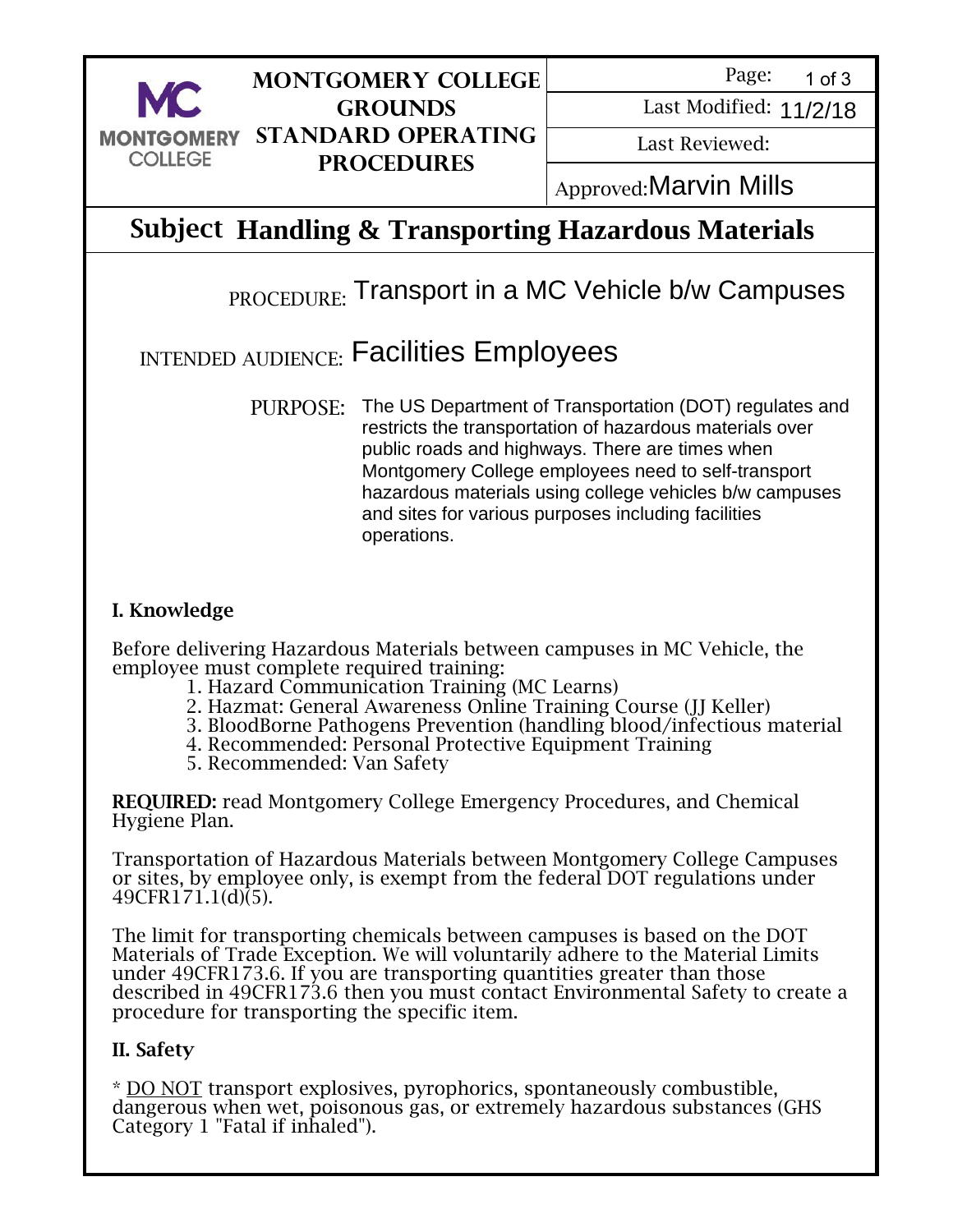

### **Montgomery College Grounds Standard Operating Procedures**

Page: 2 of 3

Last Modified: 11/2/18

Last Reviewed:

Last Modified: 11/2/18<br>Last Reviewed:<br>Approved: **Marvin Mills** 

## Subject **Handling & Transporting Hazardous Materials**

\*DO NOT transport Radioactive Materials, Montgomery College is not licensed to use radioactive materials.

\*No "Hazardous Wastes" as defined by the Resource Conservation & Recovery Act 40CFR260 Subpart B will be transported by MC employees. Hazardous wastes should not by offered for shipping between campuses.

\*Transportation of chemicals in personal vehicles is not permitted, at any time.

\*DO NOT transport biological hazards or medical wastes such as sharps, used needles and syringes.

\*All containers must have labels that conform to OSHA Hazard Communication Standard 29CFR1910.1200. This requirement is met if the container has the original manufacturer's label, and the label is not torn, damaged, or in any way illegible. Hazardous materials stored in non-original bottles must be properly labeled with the chemical name and GHS hazard symbol or text.

\* Hazardous Materials shipping container will follow the provisions for Required Packaging under 49CFR173.6 and list the chemical name, primary hazard class and approximate quantity on the outside of the shipment packaging.

\* Only a person with hazardous materials handling experience will package or inspect the packaging prior to transportation for container not in their original commercial shipment packaging.

\*Portable Spill Kits are required to accompany materials being transported.

### **III. Pre: Operation Steps**

1. Inspect the package to be transported make sure the packaging is intact (ie no leaks, breaks, etc). If the package is damaged and suspect the contents are leaking contact Public Safety if you are on Campus, outside of campus area call 911.

2. Load and secure the package. Make sure the Hazardous Material is segregated according to DOT Hazard Labels. Packages requiring refrigeration must be refrigerated or picked up within 1 hour of delivery. Notify department chair and Environmental Safety if refrigerated packages are not picked up in a timely manner repeatedly.

3. Before transporting Hazardous Materials make sure your portable spill kit is stocked and ready for use (gloves, eyewear, disinfectant, absorbent material, hand sanitizer, waste disposal bag).